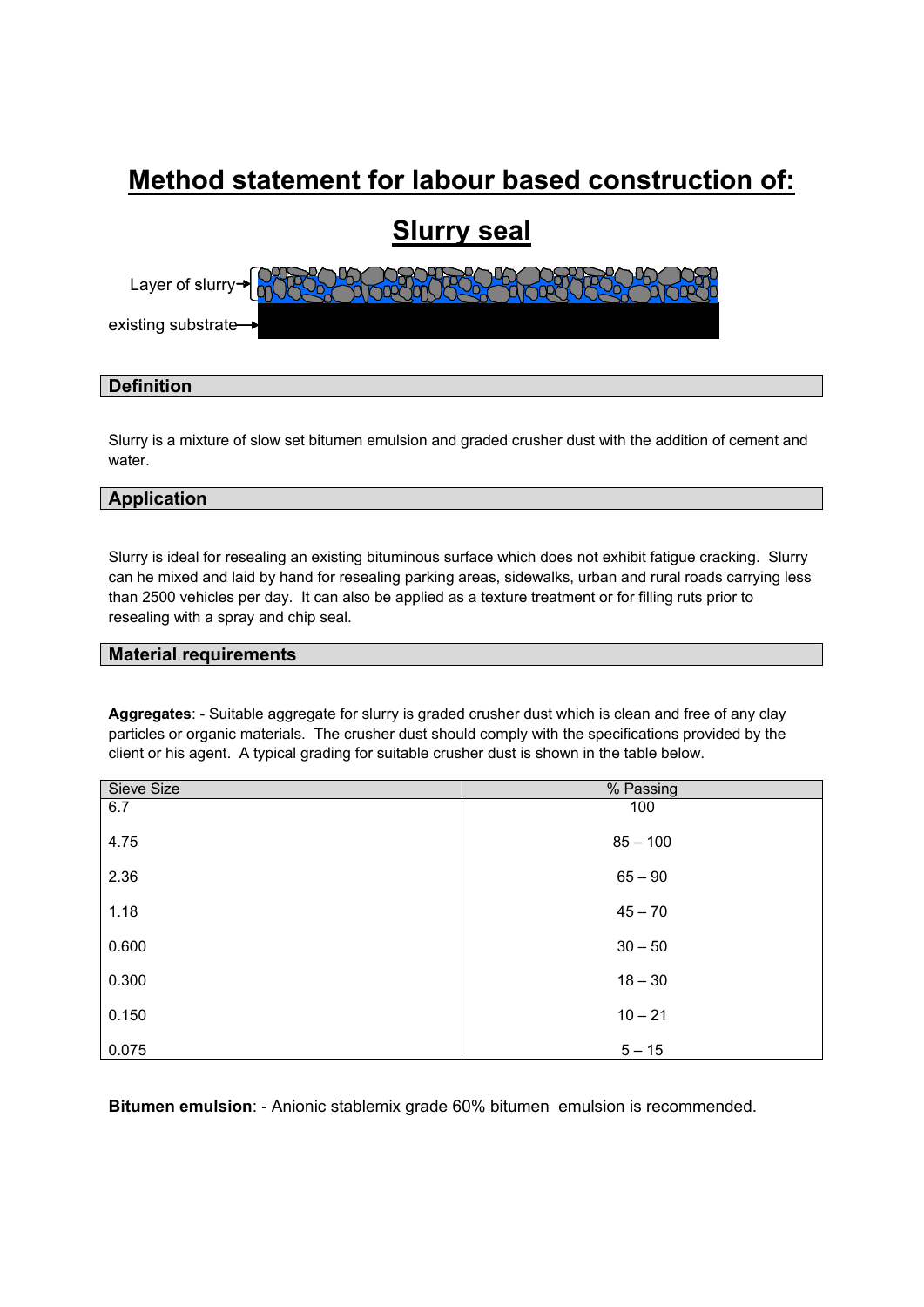**Cement**: - Only fresh ordinary Portland cement must be used.

**Water**: - Potable water

### **Plant and equipment requirements**

Below is the list of plant required to mix and lay  $5m^3$  or 700m<sup>2</sup> of slurry per day.

| Item                                  | Number of items |  |  |
|---------------------------------------|-----------------|--|--|
| Concrete mixer (0.3 m <sup>3</sup> )  |                 |  |  |
| Wheel barrows                         | 3               |  |  |
| Shovels                               | 5               |  |  |
| <b>Pick</b>                           | 1               |  |  |
| Containers (25 litres)                | 5               |  |  |
| Container (1 litre)                   |                 |  |  |
| Rubber squeegees                      | 5               |  |  |
| Hessian sheet (2m x 1.5m)             |                 |  |  |
| Watering can                          |                 |  |  |
| Rope (10 mm diameter and 100m length) | 1               |  |  |
|                                       |                 |  |  |

### **Labour requirements**

Below is the typical composition of a slurry team necessary to mix and lay  $5m^3$  or 700m<sup>2</sup> per day.

| Activity                   | Number of workers |  |  |
|----------------------------|-------------------|--|--|
| Loading of crusher dust    | ົ                 |  |  |
| Concrete mixer operator    |                   |  |  |
| Pushing wheelbarrows       | 3                 |  |  |
| Loading emulsion and water | 2                 |  |  |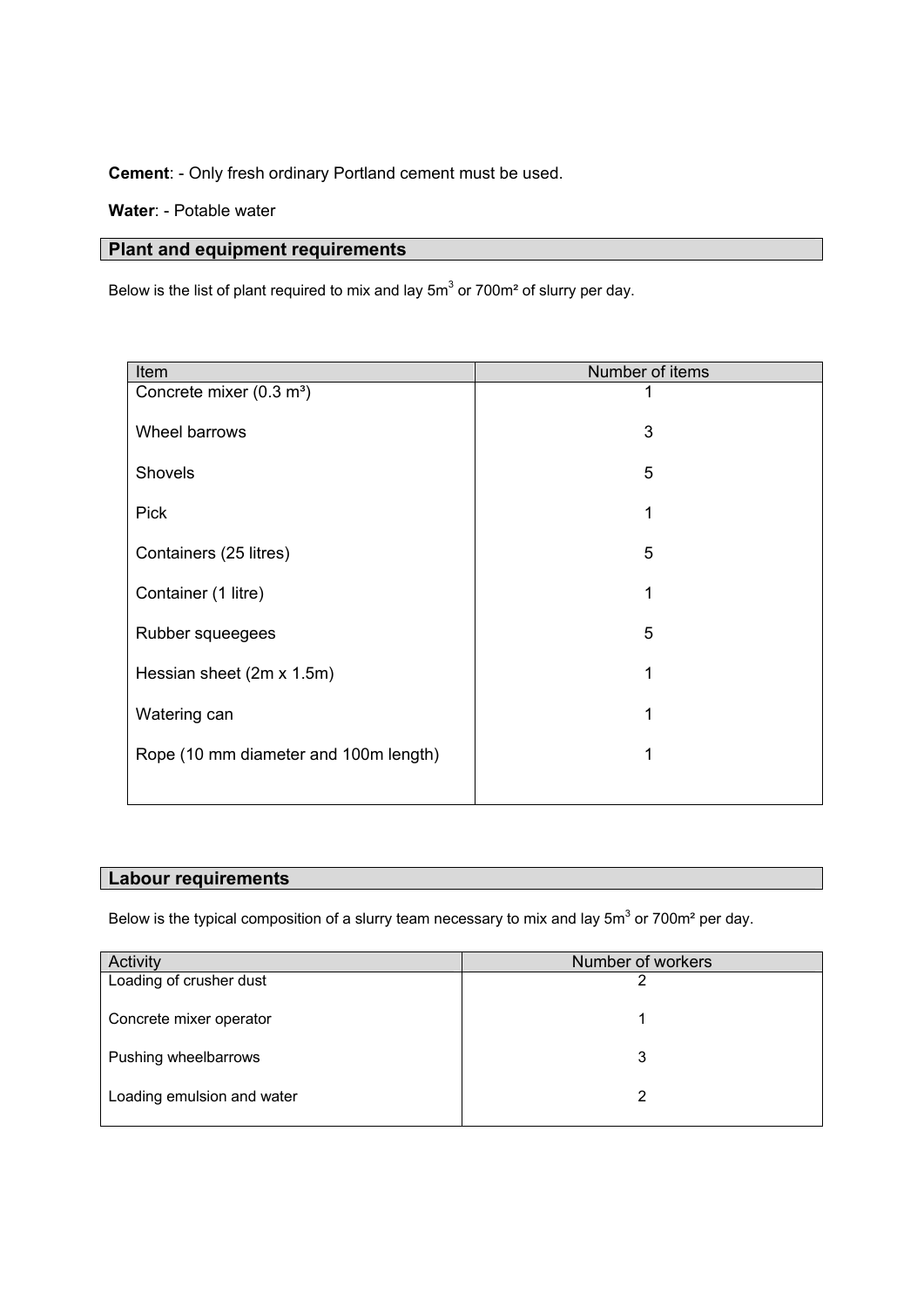| Spreading with squeegees |  |
|--------------------------|--|
| Sweeping                 |  |
| Traffic control          |  |

### **Construction**

### **Site Preparation**

Slurry should be applied during the day, only in fair weather conditions. Repairs to potholes and cracks should have been done prior to resealing with slurry. The surface on which the slurry is to be applied must be thoroughly swept and free of any debris. The surface must be dampened slightly before the slurry is applied..

#### **Mixing by hand**

The mix proportions will vary depending on the source and grading of the crusher dust. Before laying the slurry a trial mix test should be carried out in a small container. The typical mix proportions are as follows:

| Material         | Volume (litres) | % by mass |
|------------------|-----------------|-----------|
| Bitumen emulsion | 25              | 9         |
| Crusher dust     | 100             | 90        |
| Cement           |                 |           |
| Water            | 160             | ი         |
| Total (dry)      | 100             | 100       |

The following mixing sequence is recommended to obtain a homogenous slurry mixture:

- Step 1: Pre-wet the concrete mixer drum with approximately 5 litres of water
- Step 2: Add the crusher dust into the concrete mixer
- Step 3: Add the cement into the concrete mixer
- Step 4: Mix the contents
- Step 5: Pour water into the concrete mixer
- Step 6: Mix again
- Step 7: Pour in emulsion
- Step 8: Mix contents

The emulsion must be at ambient temperature. To improve workability of the slurry, a controlled quantity of additional water should be added until the slurry has a creamy consistency . The water quantity will vary depending on the type of aggregate source its moisture content and prevailing air temperature.

**Laying by hand**